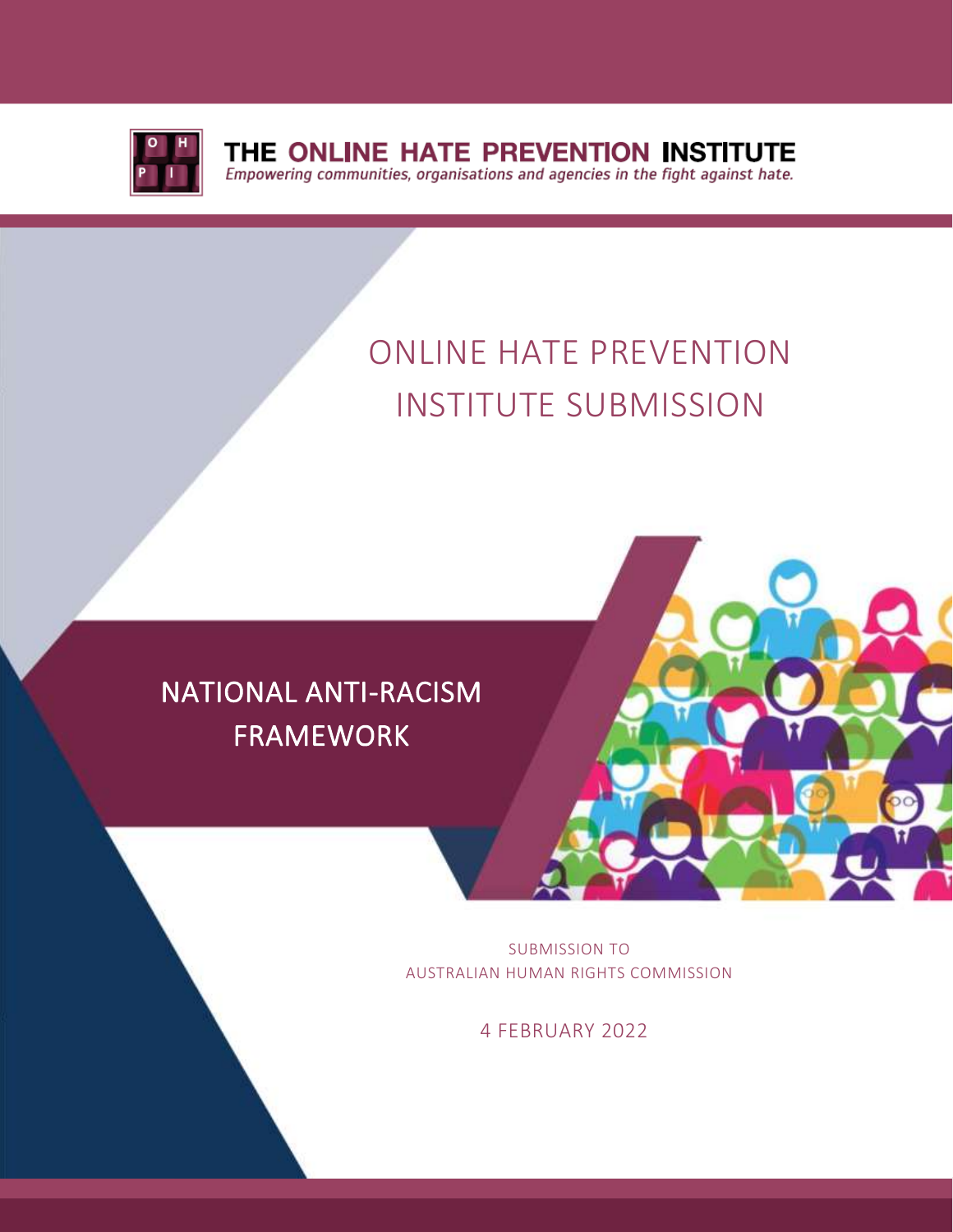#### ABOUT THE ONLINE HATE PREVENTION INSTITUTE

The Online Hate Prevention Institute (OHPI) is Australia's only harm prevention charity dedicated to tackling all forms of online hate and extremism. We have now been doing so for over ten years and are internationally recognised for our work.

Our work has tackled racism targeting Indigenous Australians, the Jewish community, African communities, Asian communities, Middle Eastern communities, and other forms of racism. Our work also extends into other forms of online hate such as misogyny, Islamophobia, homophobia, transphobia, hate directed military veterans, and the trolling and cyberbullying of individuals. Our work on extremism has involved efforts to reduce the spread of terrorist material inciting race motivated violence. We also do a significant amount of work related to combating Holocaust denial and distortion, which is itself tied to combating both antisemitism and racism in general.

Our aim is to empower communities, organisations, and agencies in the fight against online hate.

- We support the work of the Australia Delegation to the International Holocaust Remembrance Alliance (IHRA) with our CEO serving as an expert member of Australia's delegation and on IHRA's Committee on Antisemitism and Holocaust Denial.
- We serve on a committee of civil society organisations that meet regularly with Facebook's Australian office and provide them with advice in relation to harmful content including racist content.
- We are currently working in partnership with Facebook and the Australian Human Rights Commission on a project tackling anti-Asian hate on Facebook and Instagram.
- We will also soon be commencing work in partnership with the Executive Council of Australian Jewry in relation online antisemitism.
- We've worked with the Council of Christians and Jews on a project funded by the Victorian Government to produce and deliver educational material tackling online racism and other hate<sup>1</sup>
- The Victorian Government has accepted a recommendation from a Parliamentary inquiry into anti-vilification protections to work with us "to develop a strategy to reduce and prevent vilification online".<sup>2</sup>
- Along with the Australian Human Rights Commission and VicHealth, we were a partner in the Cyber-Racism and Community Resilience ARC funded research project.
- We contributed to book "Cyber Racism and Community Resilience: Strategies for Combating Online Race Hate".<sup>3</sup> The book also discussed our early work in some detail.

<sup>&</sup>lt;sup>1</sup> <https://ohpi.org.au/tackling-hate-speech-training-with-ccj-vic/>

<sup>&</sup>lt;sup>2</sup> <https://ohpi.org.au/ohpi-welcomes-victorian-government-response-on-anti-vilification-protections/>

<sup>3</sup> <https://link.springer.com/book/10.1007/978-3-319-64388-5>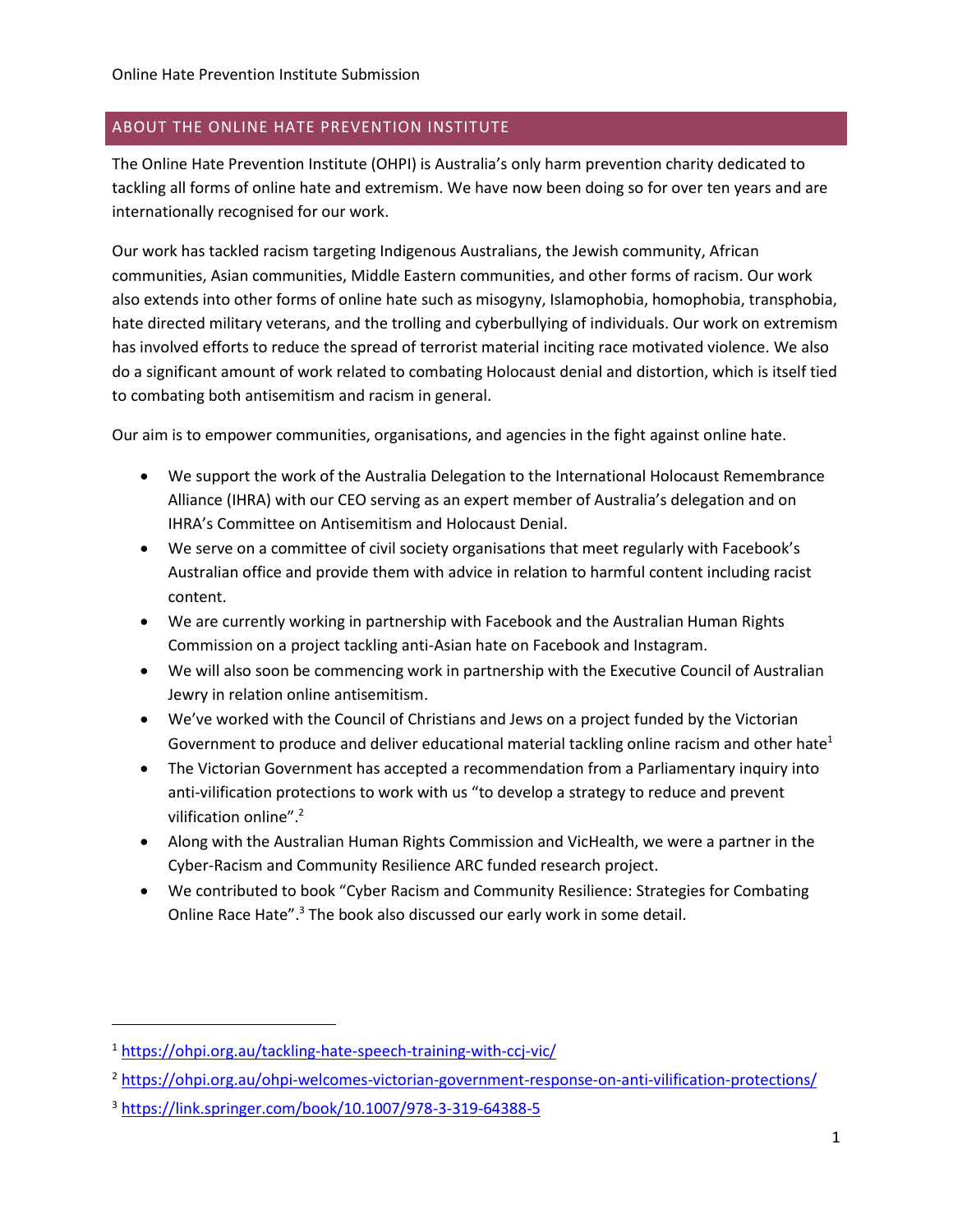Online Hate Prevention Institute Submission

- The United Nations and its agencies rely on our expertise. UNESCO have praised out work, $4$ we've presented for the UN Alliance of Civilisations,<sup>5</sup> and to the UN Forum on Minority Issues.<sup>6</sup>
- We provided expert support to the Government of Sweden for the Malmo Forum in 2021

Our work involves:

- Developing and maintaining "Fight Against Hate" the cutting-edge tool for public reporting of online racism, and "CSI-CHAT" the advanced analysis platform to support analysis of this data
- Providing our tools to different communities to help them tackle online racism and centrally deposit evidence of reported content to improve transparency and platform accountability<sup>7</sup>
- Finding and documenting online racism
- Working with platforms to get racist content removed
- Working with platforms, governments, and other stakeholders to improve recognition of types of racist expression that are being missed by automated process and manual reviews by staff
- Publishing material that highlights the sort of racist content found online and debunks it
- Providing educational workshops to improve understanding of racism, particularly as it is expressed online
- Providing advice to community organisations, government agencies, all levels of government, technology companies, and other stakeholders on emerging challenges and best practice
- Engaging in public policy discussions around online racism
- Engage internationally in conferences, meetings and forums to tackling online racism<sup>8</sup>

<sup>4</sup> [https://ohpi.org.au/ohpi-in-unesco-report-on-freedom-of-expression/;](https://ohpi.org.au/ohpi-in-unesco-report-on-freedom-of-expression/) [https://ohpi.org.au/ohpi](https://ohpi.org.au/ohpi-quoted-in-a-unesco-report-on-online-hate/)[quoted-in-a-unesco-report-on-online-hate/](https://ohpi.org.au/ohpi-quoted-in-a-unesco-report-on-online-hate/)

<sup>5</sup> <https://ohpi.org.au/unaoc/>

<sup>6</sup> <https://ohpi.org.au/address-to-the-united-nations/>

<sup>7</sup> <https://epress.lib.uts.edu.au/journals/index.php/mcs/article/view/6035/6475>

<sup>8</sup> <https://tech-forum.computer.org/mitigating-societal-harms>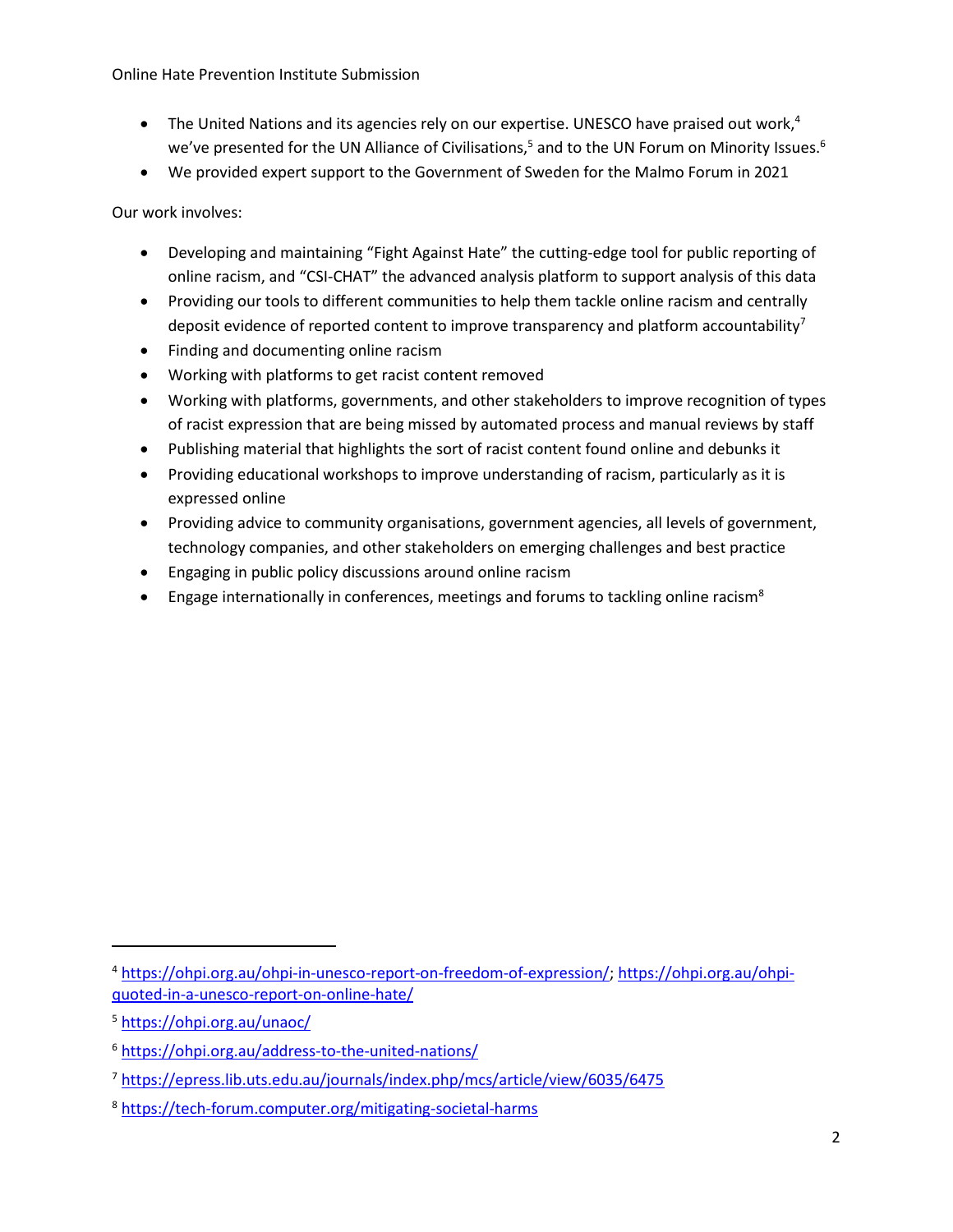#### ABOUT THE AUTHOR

#### DR ANDRE OBOLER

Dr Andre Oboler is the CEO & Managing Director of the Online Hate Prevention Institute. He is an Honorary Associate at La Trobe Law School, a global Vice President of the IEEE Computer Society, a member of the Global Public Policy Committee of the IEEE, an expert member of the Australian Government's Delegation to the International Holocaust Remembrance Alliance, and a consultant to governments, civil society organisations and companies.

Andre was formerly a Senior Lecturer in Cyber Security at the La Trobe Law School, intercultural liaison for the Victorian Education Department's independent inquiry into antisemitism, co-chair of the Online Antisemitism working group of the Global Forum to Combat Antisemitism, an expert member of the Inter-Parliamentary Coalition to Combatting Antisemitism and served for two terms with the board of the UK's higher education regulator the QAA. His research interests include online regulation, hate speech and extremism in social media, and the impacts of technology on society.

He holds a PhD in Computer Science from Lancaster University, and a B. Comp. Sci. (Hons) & LLM(Juris Doctor) from Monash University. He is a Senior Member of the IEEE, a member of the IEEE Computer Society's Golden Core, a Graduate Member of the Australian Institute of Company Directors, and a Member of the Victorian Society of Computers & Law.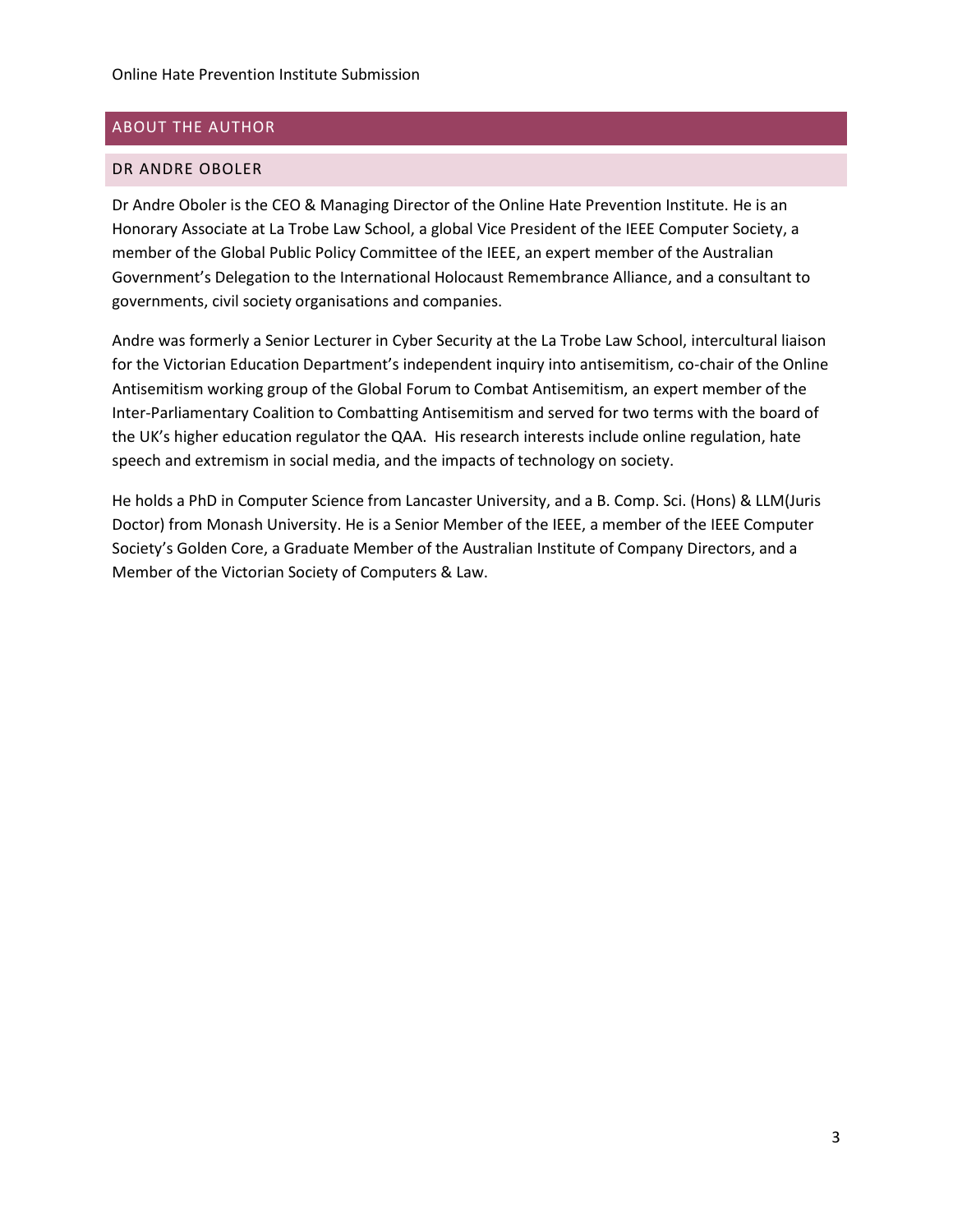## WHAT ARE THE ISSUES/AREAS ON WHICH THE FRAMEWORK CAN BEST PROVIDE GUIDANCE?

It is abundantly clear that the online world is significantly contributing to the problem of racism in society. This is the problem of "hate 2.0",  $9$  a generalisation of the problem of "antisemitism 2.0",  $^{10}$  a term first coined in 2008. Concept explains how hate can be normalized in online spaces, negatively influence people's sense of what is acceptable, and then see that change in values (a tolerance for racism) reflected in the real world. It doesn't mean everyone becomes racism, but it does significantly undermine our ability to prevent racism.

Given the role of this problem as a negative catalyst, is it appropriate that it be specifically addressed in the strategy. At present the only mention is that "The media (including social media) commits to countering and preventing racism and racial discrimination through their operations." There have been multiple parliamentary inquires looking at the fact that self-regulation by social media companies to prevent societal harms is not enough. We see this quite clearly in Online Safety Act 2021 (Cth), though it doesn't address racism specifically.

The UK's Online Harms white paper notes that "Hate crimes include crimes demonstrating hostility on the grounds of an individual's actual or perceived race…", that "the government has made clear that offending online is just as serious as that occurring offline and perpetrators of hateful attacks should be held accountable for their actions" and that "MHCLG and the Home Office also support and engage with third party organisations such as the Community Security Trust, Tell MAMA and Stop Hate UK, who have Trusted Flagger status with social media platforms to provide greater support to users to report experiences of hate crime online. We support the continued close cooperation of these organisations with government and social media platforms". <sup>11</sup> This passage highlights the importance of addressing online racism, the need for civil society engagement, and the importance of government support (including but not limited to funding) to make this possible.

Key additional issues for the framework in relation to online hate are:

• Ensuring platforms provide transparency reports specific to Australia and which disaggregate based on different types of racism: (a) the number of reports made by Australian users, (b) the percent of those report which were upheld, (c) the number of items of content posted from Australia which were removed for being racist (either due to a user report, or due to automated detection).

<sup>&</sup>lt;sup>9</sup> Andre Oboler, "Aboriginal Memes and Online Hate", Online Hate Prevention Institute, 11 October 2012 [\(https://ohpi.org.au/aboriginal-memes-and-online-hate/\)](https://ohpi.org.au/aboriginal-memes-and-online-hate/).

<sup>&</sup>lt;sup>10</sup> Andre Oboler, "Online Antisemitism 2.0. 'Social Antisemitism' on the 'Social Web'", Jerusalem Centre for Public Affairs, 1 April 2008 [\(https://jcpa.org/article/online-antisemitism-2-0-social-antisemitism-on](https://jcpa.org/article/online-antisemitism-2-0-social-antisemitism-on-the-social-web/)[the-social-web/\)](https://jcpa.org/article/online-antisemitism-2-0-social-antisemitism-on-the-social-web/).

<sup>11</sup> <https://www.gov.uk/government/consultations/online-harms-white-paper/online-harms-white-paper> see section 7.16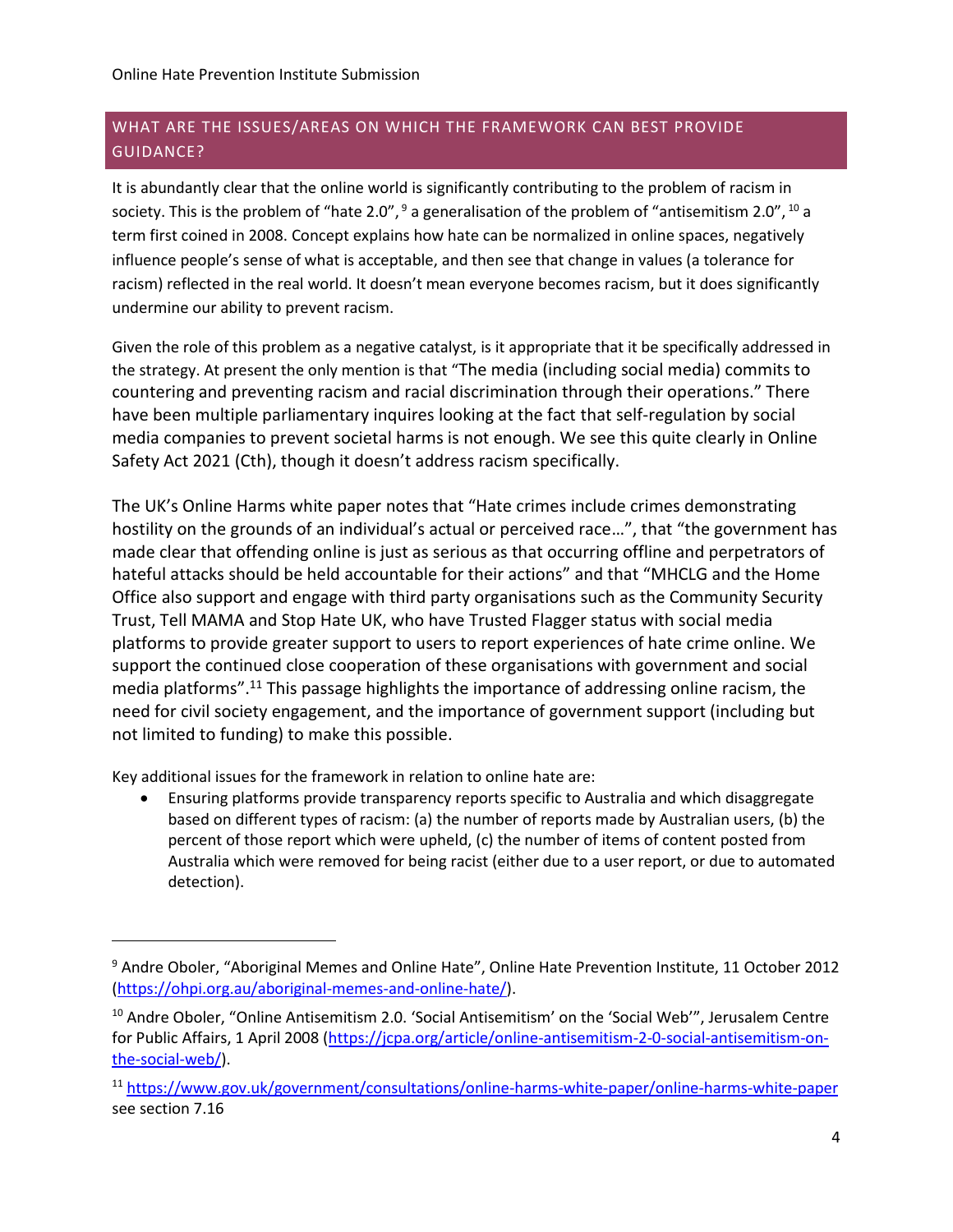Online Hate Prevention Institute Submission

- Ensuring there is independent data collected of online racist content visible in Australia. This data should look at the sort of racism report, whether action was taken by the platforms, and whether (if the content was not removed) an independent assessment agrees the content was racist. This independent mechanism helps verify the quality of reports from the platforms, but also addresses gaps in relation to platforms that will not provide the required reports.
- Ensuring there is research into how racism is manifesting online to Australian audiences and public education to explain and address the negative messages.
- Ensuring there is education on how to recognise and respond to online racism in a safe manner that does not put the up-stander at risk.

As we recently explained to the Federal Parliament,<sup>12</sup> a large part of the work of dealing with online hate, including cyber-racism, in Australia is done by the Online Hate Prevention Institute. We are recognised as international experts in this space, but funding to support this work is almost nonexistent. We can, if funding is available, provide a service to address the above goals. We have expertise it would just be a matter of scaling up what we currently do.

We note the Victorian Parliament's recommended, and the Victorian Government's acceptance of the recommendation, that the Victorian Government should work with the Online Hate Prevention Institute "to develop a strategy to reduce and prevent vilification online".<sup>13</sup> We need this at the national level, including a partnership with the Australian Human Rights Commission under this framework. Alternatively the commission itself may wish to take over the work we do, though that would likely be far more expensive.

## ARE THERE BEST PRACTICE STORIES OF ANTI-RACISM, SOCIAL INCLUSION, SOCIAL COHESION, AND DIVERSITY AND INCLUSION INITIATIVES TO SHARE?

The Online Hate Prevention Institute is often used as an example of best practice. This applies both to our work gathering and reporting on data, and the way we operate across all forms of online hate – including all forms of racism. We are a regular case study in books, reports from bodies such as UNESCO, and project funding proposals in Europe. We have contributed to a paper looking at some of our work and how different stakeholders can work together in a best practice manner to tackle racism and improve community resilience.<sup>14</sup>

We have made many proposals, ideas, run pilots, etc. Some are referred to in the "About" section at the start of this submission. We would welcome the opportunity to further develop such strategies with the Australian Human Rights Commission. The significant level of expertise we have built up over the past decade cannot be shared without significant work. We are not currently resourced to the extent that we are able to share that comprehensively, though much of it can be seen by review our work.

<sup>12</sup> <https://ohpi.org.au/presenting-to-parliament-on-social-media/>

<sup>13</sup> <https://ohpi.org.au/ohpi-welcomes-victorian-government-response-on-anti-vilification-protections/>

<sup>14</sup> <https://epress.lib.uts.edu.au/journals/index.php/mcs/article/view/6035/6475>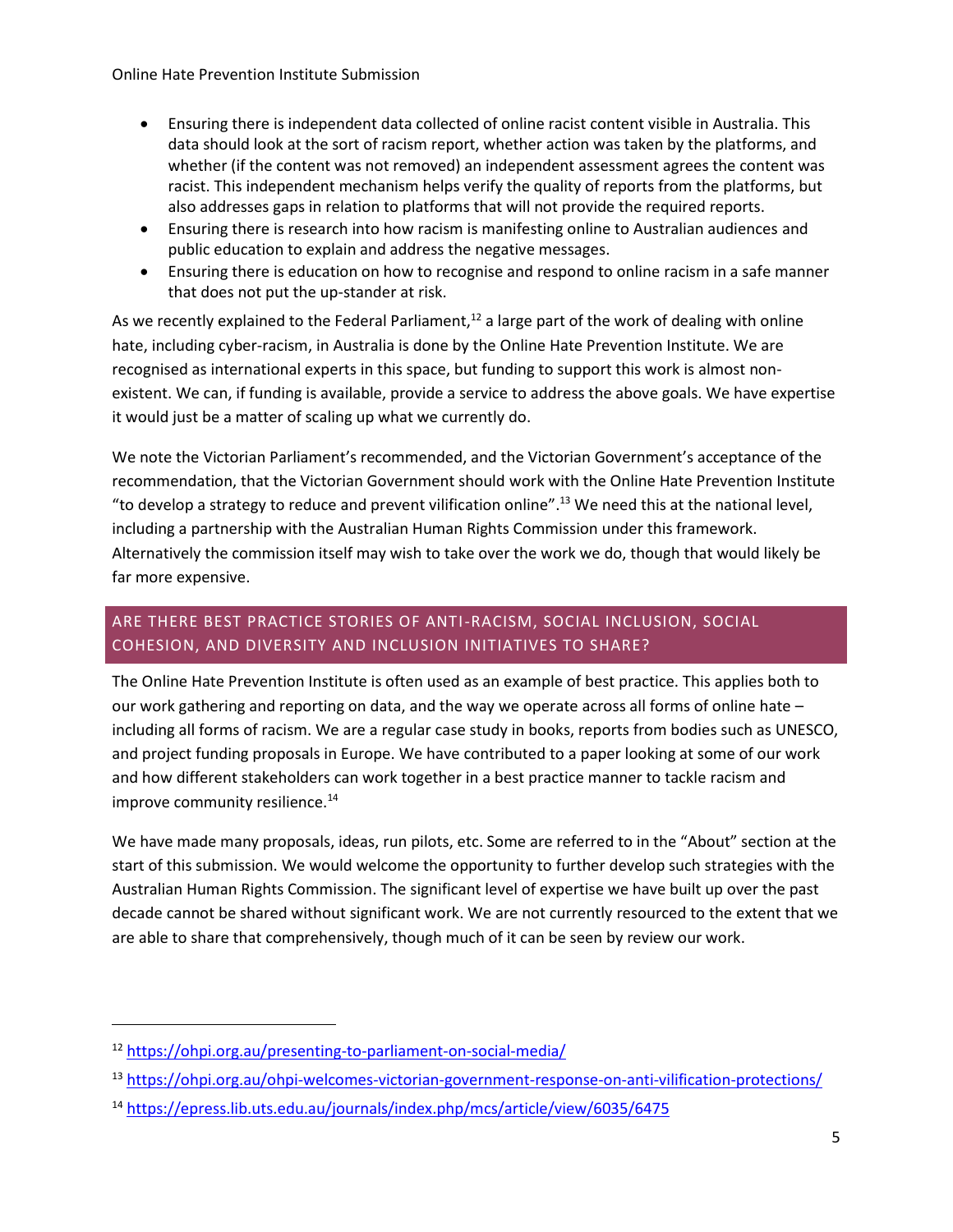The one area we will mention is our Fight Against Hate online reporting tool. This is an online tool which can be configured to take reports for any type of racism and its sub-types (denoting different types of racist narratives). We are using it in a project in partnership with the Australian Human Rights Commission to tackle anti-Asian racism. The reporting schema in this case is as follows:

| 1. Incitement to violence<br>against Asians                                                                 |                                                                                    |
|-------------------------------------------------------------------------------------------------------------|------------------------------------------------------------------------------------|
|                                                                                                             | 1.1 Inciting violence against a specific Asian person / business /<br>organisation |
|                                                                                                             | 1.2 Inciting violence against Asian businesses in general                          |
|                                                                                                             | 1.3 Inciting violence against Asian people generally                               |
| 2. Demonising / dehumanising<br><b>Asians</b>                                                               |                                                                                    |
|                                                                                                             | 2.1 Yellow Peril / Yellow Terror / Yellow Specter                                  |
|                                                                                                             | 2.2 Presenting Asians as spreaders of sickness                                     |
|                                                                                                             | 2.3 Presenting Asians as animals or non-human                                      |
|                                                                                                             | 2.4 Presenting Asians as violent / criminals                                       |
|                                                                                                             | 2.5 Nazi analogies                                                                 |
| 3. Attacking Asian because of<br>their culture (e.g. food)                                                  |                                                                                    |
|                                                                                                             | 3.1 Food related attack on culture                                                 |
|                                                                                                             | 3.2 Negative views of the value of Asian culture                                   |
|                                                                                                             | 3.3 Negative views about Asian people blaming their culture                        |
| 4. Other xenophobia against<br>Asians / Asian heritage (i.e.<br>separating them from<br>mainstream society) |                                                                                    |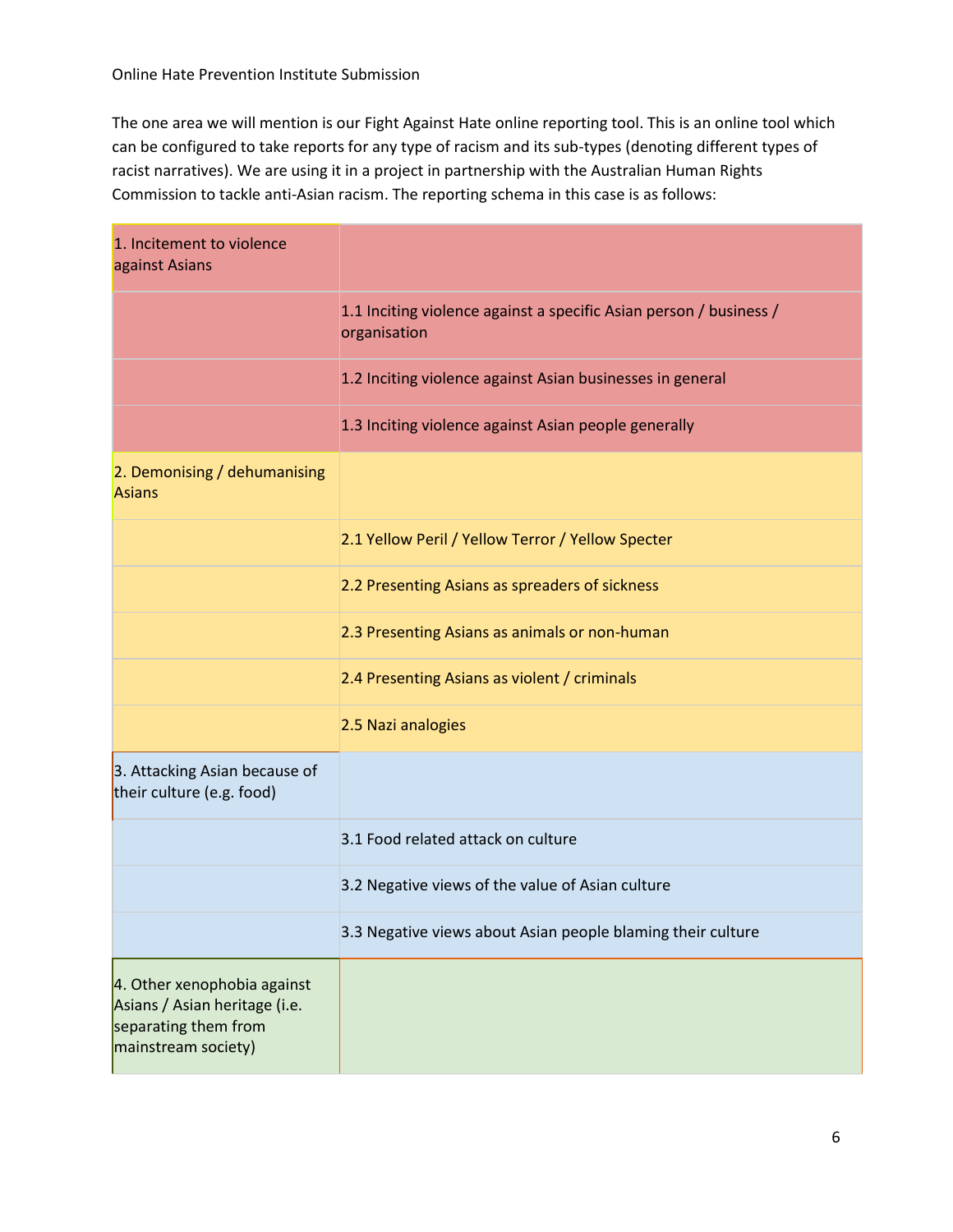|                                               | 4.1 Statements of exclusion e.g. that they don't belong here  |
|-----------------------------------------------|---------------------------------------------------------------|
|                                               | 4.2 Statements telling people to go back where they came from |
|                                               | 4.3 Statements telling people to give up their culture        |
| 5. Other forms of anti-Asian<br><b>racism</b> |                                                               |

A reporting portal is set up for anti-Asian hate, the user submits a link to the content they wish to report, they then select one of the 5 primary categories (the colours) then if it is item 1 to 4, they select from the provided sub-categories. The portal can be placed on as many websites as required, and in each case, it can also be configured to operate in any given language. All the data is sent to a central data store. Each portal allows its host to see a summary of how many items in each category are being reported to them. All the data is available via our "CSI-CHAT" analysis tool which multiple different organisations of expert users (once approved) can use to filter, categorise, process, and report on the data.

This project will use the portals in collaboration with community organisations to gather data, discuss it with the impacted communities, address it with the platforms, and provide empirical public data on the scale of the problem and the specific nature of hate. This will facilitate better anti-racism strategies.

## HOW CAN WE EMBED EVALUATION AND ACCOUNTABILITY MEASURES WITHIN THE FRAMEWORK?

We must gather reports of racism of all types and track how this changes over time. The annual antisemitism report of the Executive Council of Australian Jewry provides a model for this. In the case of online content, work by the Online Hate Prevention Institute on antisemitism and Islamophobia provides examples.<sup>15</sup> See later comments about data collection. Ultimately the aim is to reduce instances of racism and this can only be evaluated if we measure the level of racist incidents. Measures of perceived level of racism or racist attitudes are also possible, but less accurate if the goal is to reduce actual racism.

#### WHAT PRINCIPLES SHOULD GUIDE THE FRAMEWORK?

<sup>&</sup>lt;sup>15</sup> Andre Oboler, "Measuring the Hate: The State of Antisemitism in Social Media", 3 February 2016 [\(https://mfa.gov.il/MFA/ForeignPolicy/AntiSemitism/Pages/Measuring-the-Hate-Antisemitism-in-Social-](https://mfa.gov.il/MFA/ForeignPolicy/AntiSemitism/Pages/Measuring-the-Hate-Antisemitism-in-Social-Media.aspx)[Media.aspx](https://mfa.gov.il/MFA/ForeignPolicy/AntiSemitism/Pages/Measuring-the-Hate-Antisemitism-in-Social-Media.aspx)); Andre Oboler, "Anti-Muslim Internet Hate: Interim Report", Online Hate Prevention Institute, 10 December 2015 [\(http://ohpi.org.au/anti-muslim-hate-interim-report/\)](http://ohpi.org.au/anti-muslim-hate-interim-report/).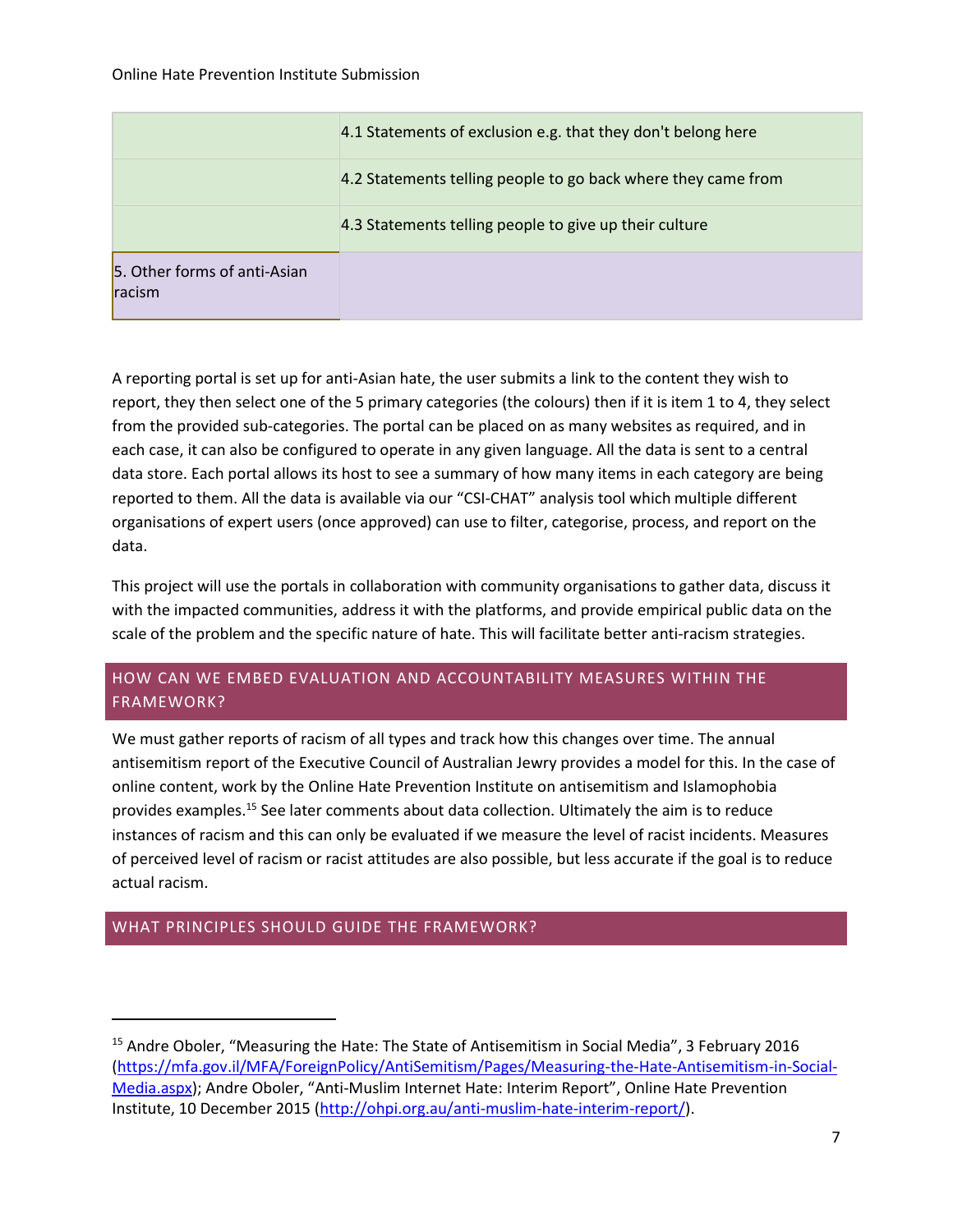#### Online Hate Prevention Institute Submission

We strongly support first proposed guiding principle, "Acknowledge and recognise Australia's Indigenous peoples, celebrate their cultures and histories, and champion their rights."

When it comes to online hate, many of the decisions responding to reports of this racism against Indigenous Australians will be made offshore by staff of various technology companies. They often lack the local knowledge needed to understand such racism. We have experienced this during in person discussion over racist Aboriginal memes with senior executives from major technology companies.

Because the nature of this content is specific to Australia, unlike other forms of hate, we cannot rely on action from governments or civil society oversees to help address this problem. In the online content with its international dimension, we have a significant national obligation to response to this racism.

We would recommend an additional principle be added on combating antisemitism. While antisemitism is clearly within the scope of the Racial Discrimination Act 1975 (Cth), and indeed our obligations under the International Covenant Against All Forms of Racial Discrimination (CERD) which it seeks to put into domestic law, it is also a unique form of racism discrimination. The problem can be seen in the recent high-profile media storm around Whoopi Goldberg's comments on the view. She expressed a common (in the US at least) view that racism is about skin colour alone and that therefore "The Holocaust isn't about race" as "these are two groups of white people". She apologised after numerous experts explained how racism was at the core of Nazi antisemitism and the Holocaust was precisely about racism as the Nazis viewed Jews as a separate and inferior race they wished to wipe out.<sup>16</sup> A similar problem has arising in Australia with the Bolt case which involved racism against light skinned Indigenous Australians. The Indigenous point is sufficiently covered by the first principle, but antisemitism could be better covered by explicit inclusion.

We also recommend making a specific principle in relation to the online world. As AHRC has noted, Canada's Anti-Racism Strategy 2019-22 said that "combatting online hate and the collection of data and evidence were identified as activities to progress the Strategy".<sup>17</sup> In our strategy this should be elevated to the level of a principle such as, "Ensure the online world, as seen from Australia, is not an exception to the normal expectations of Australian society."

## WHAT OUTCOMES AND STRATEGIES ARE NECESSARY FOR THE FRAMEWORK TO CREATE CHANGE?

Civil society must be engaged. This cannot be limited to peak community bodies representing different communities. While they are important, there is a need for civil society organisations that work across

<sup>16</sup> [https://www.abc.net.au/news/2022-02-02/whoopi-goldberg-apologises-for-saying-holocaust-was](https://www.abc.net.au/news/2022-02-02/whoopi-goldberg-apologises-for-saying-holocaust-was-not-about-ra/100798070)[not-about-ra/100798070](https://www.abc.net.au/news/2022-02-02/whoopi-goldberg-apologises-for-saying-holocaust-was-not-about-ra/100798070)

 $17$  Concept Paper for a National Anti-Racism Strategy, pg  $18-19$